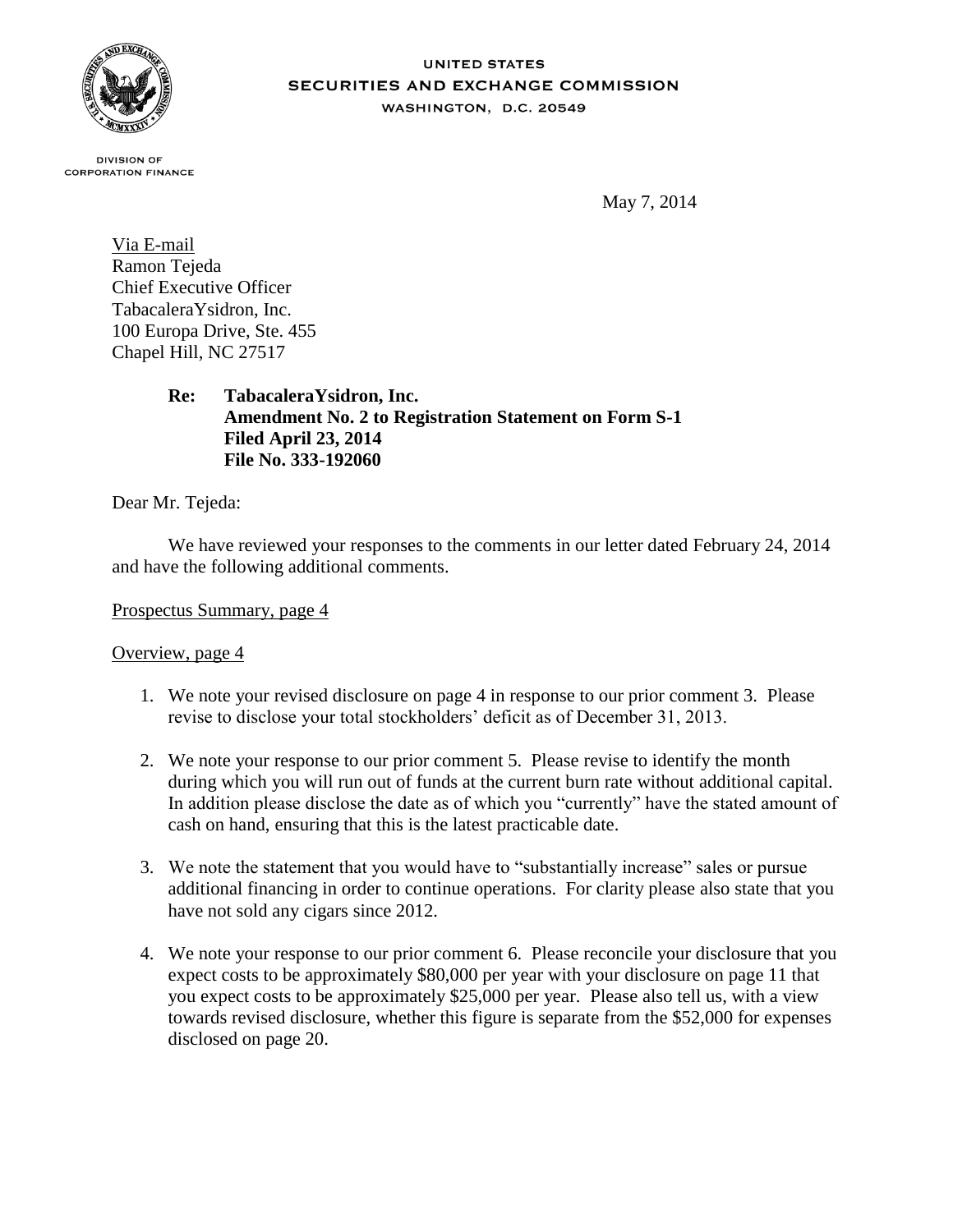Ramon Tejeda Tabacalera Ysidron Inc. May 7, 2014 Page 2

## Description of Business, page 23

#### Overview, page 23

- 5. We note your response to our prior comment 10. Please reconcile your response with the disclosure in the last two risk factors on page 10, which seem to imply that you are a cigar manufacturer. Additionally, your statement on pages 4 and 23 that the founders "sought to create a cigar that would appeal to aficionados" further supports the notion that you are a manufacturer. We also note that Note 1 to the Financial Statements on page F-5 has been revised to indicate that the Company was incorporated to "manufacture" premium cigars.
- 6. We note your response to our prior comment 12. Because you include a risk discussing the fact that you only have one supplier and have not identified any others, please also disclose in the risk factors section the fact that you do not have any contractual relationship with this one supplier.

## Management's Discussion and Analysis, page 26

#### Plan of Operation, page 26

7. We note your disclosure that the Company "is beginning work on a brochure at the current time and anticipates having a final version by the end of February," and "will begin the email and mail campaign in March and phone follow-ups in April." We also note that the Company plans to "have the product in place by the beginning of the spring golf season which is usually late March or April." Please revise to clarify the current status of these campaigns.

Executive Compensation, page 31

## Summary Compensation Table, page 31

8. We note your response to our prior comment 18 and reissue. Please tell us, with a view towards revised disclosure, why page 32 characterizes this transaction as a "transfer" and the notes to the financial statements characterize it as a sale. In addition please explain to us what you mean by "transferred to an officer of the Company for the benefit of the Company to a new CFO." The meaning of that statement is unclear to us.

## Item 15. Recent Sales of Unregistered Securities, page 35

9. Please revise to state the number of investors and number of accredited investors in the March 11, 2013 transaction.